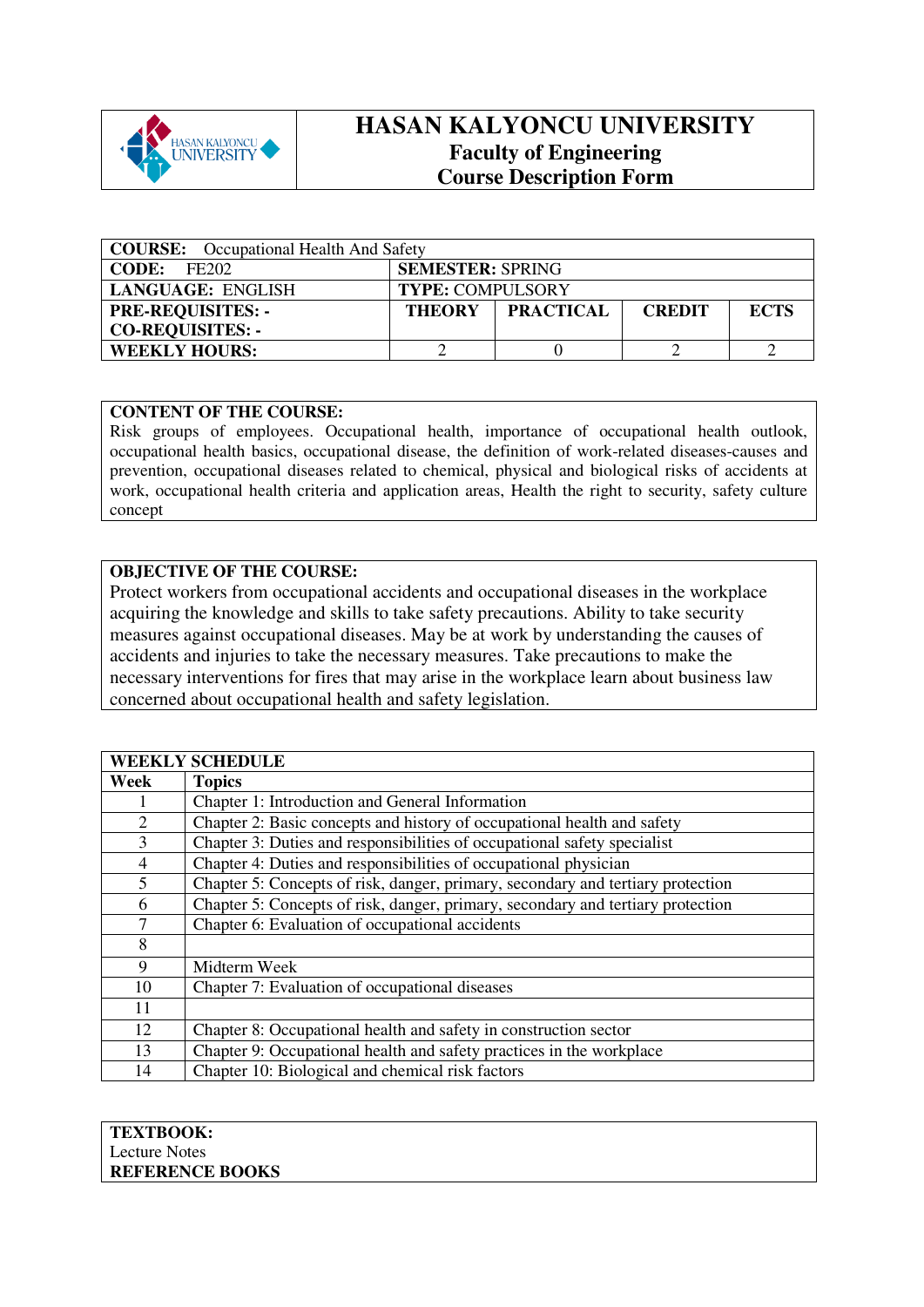• Occupational Health and Safety Management: A Practical Approach, Third Edition Charles D. Reese

| <b>EVALUATION SYSTEM:</b>    |                 |                |  |  |  |  |
|------------------------------|-----------------|----------------|--|--|--|--|
| <b>IN-TERM STUDIES</b>       | <b>QUANTITY</b> | PERCENTAGE (%) |  |  |  |  |
| Midterm Exam                 |                 | 30             |  |  |  |  |
| Homework                     |                 | 20             |  |  |  |  |
| Laboratory works             |                 |                |  |  |  |  |
| Quiz                         |                 |                |  |  |  |  |
| Final Exam                   |                 | 50             |  |  |  |  |
| <b>TOTAL</b>                 | 3               | 100            |  |  |  |  |
| <b>CONTRIBUTION OF</b>       | $\mathfrak{D}$  | 50             |  |  |  |  |
| <b>INTERM STUDIES TO</b>     |                 |                |  |  |  |  |
| <b>OVERALL GRADE</b>         |                 |                |  |  |  |  |
| <b>CONTRIBUTION OF FINAL</b> |                 | 50             |  |  |  |  |
| <b>EXAMINATION TO</b>        |                 |                |  |  |  |  |
| <b>OVERALL GRADE</b>         |                 |                |  |  |  |  |
| <b>TOTAL</b>                 | ζ               | 100            |  |  |  |  |

| <b>COURSE CATEGORY:</b>        | PERCENTAGE (%) |
|--------------------------------|----------------|
| Mathematics and Basic Sciences |                |
| Engineering                    | 70             |
| <b>Engineering Design</b>      |                |
| Social Sciences                | 30             |

| <b>TABLE OF ECTS / WORKLOAD:</b>                           |                 |                           |                          |  |  |
|------------------------------------------------------------|-----------------|---------------------------|--------------------------|--|--|
| <b>Activities</b>                                          | <b>QUANTITY</b> | <b>Duration</b><br>(Hour) | <b>Total</b><br>Workload |  |  |
| <b>Course Duration</b>                                     | 13              |                           | 26                       |  |  |
| Hours for off-the-classroom study (Pre-study,<br>practice) | 14              |                           | 28                       |  |  |
| Laboratory works                                           |                 |                           |                          |  |  |
| Mid-term                                                   |                 | $\overline{2}$            | $\overline{2}$           |  |  |
| Final examination                                          |                 | ⌒                         | ↑                        |  |  |
| Homework                                                   |                 | ◠                         | $\overline{c}$           |  |  |
| Quiz                                                       |                 |                           |                          |  |  |
| <b>Total Work Load</b>                                     |                 |                           | 60                       |  |  |
| <b>Total Work Load / 30</b>                                |                 |                           | 2                        |  |  |
| <b>ECTS Credit of the Course</b>                           |                 |                           | າ                        |  |  |

|                 | PO <sub>1</sub>                                | PO <sub>2</sub> | PO <sub>3</sub> | <b>PO4</b> | PO <sub>5</sub> | <b>PO6</b> | PO <sub>7</sub> | PO <sub>8</sub> | PO <sub>9</sub> | <b>PO10</b> | <b>PO11</b> |
|-----------------|------------------------------------------------|-----------------|-----------------|------------|-----------------|------------|-----------------|-----------------|-----------------|-------------|-------------|
| LO1             |                                                |                 |                 |            |                 |            |                 |                 |                 |             |             |
| LO2             |                                                |                 |                 |            |                 |            |                 |                 |                 |             |             |
| L <sub>03</sub> |                                                |                 |                 |            |                 |            |                 |                 |                 |             |             |
| LO <sub>4</sub> |                                                |                 |                 |            |                 |            |                 |                 |                 |             |             |
| LO <sub>5</sub> |                                                |                 |                 |            |                 |            |                 |                 |                 |             |             |
|                 | PO: Program Outcomes   LO: Learning Outcomes   |                 |                 |            |                 |            |                 |                 |                 |             |             |
|                 | Values: 0: None   1: Low   2: Medium   3: High |                 |                 |            |                 |            |                 |                 |                 |             |             |